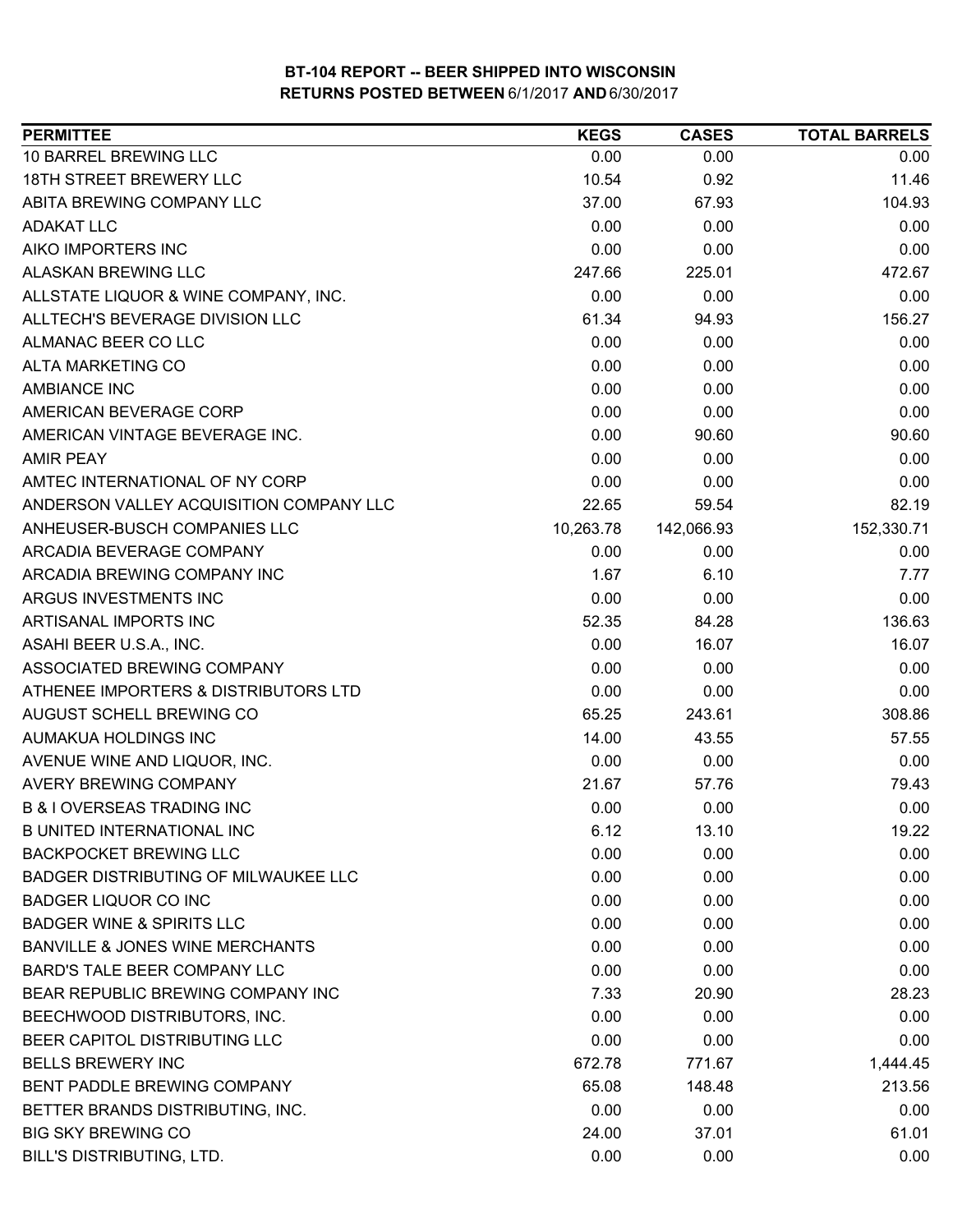| <b>PERMITTEE</b>                        | <b>KEGS</b> | <b>CASES</b> | <b>TOTAL BARRELS</b> |
|-----------------------------------------|-------------|--------------|----------------------|
| <b>BINDING BRAUEREI USA INC</b>         | 0.00        | 0.00         | 0.00                 |
| <b>BLACKROCKS BREWERY LLC</b>           | 22.00       | 84.00        | 106.00               |
| BLUE POINT BREWING COMPANY INC          | 0.00        | 0.00         | 0.00                 |
| <b>BLUME BRAUHAUS LLC</b>               | 0.00        | 0.00         | 0.00                 |
| <b>BOSTON BEER CORPORATION</b>          | 301.00      | 4,404.71     | 4,705.71             |
| <b>BOULDER BEER INC</b>                 | 32.00       | 12.48        | 44.48                |
| BRAU BROTHERS BREWING COMPANY, LLC      | 0.00        | 0.00         | 0.00                 |
| BREAKTHRU BEVERAGE GROUP LLC            | 0.00        | 0.00         | 0.00                 |
| BREAKTHRU BEVERAGE GROUP LLC            | 0.00        | 0.00         | 0.00                 |
| BREAKTHRU BEVERAGE WISCONSIN NORTH LLC  | 0.00        | 0.00         | 0.00                 |
| BRECKENRIDGE BREWERY LLC                | 0.00        | 0.00         | 0.00                 |
| <b>BRIAN EWING</b>                      | 1.85        | 30.79        | 32.64                |
| BROWN-FORMAN CORPORATION                | 0.00        | 303.78       | 303.78               |
| BURNING BROTHERS BREWING LLC            | 0.00        | 0.00         | 0.00                 |
| C.J.W., INC.                            | 0.00        | 0.00         | 0.00                 |
| CANAL STREET BREWING CO LLC             | 234.50      | 573.51       | 808.01               |
| CAPITOL-HUSTING COMPANY, INC.           | 0.00        | 0.00         | 0.00                 |
| CARRIAGE HOUSE IMPORTS, LTD.            | 0.00        | 109.03       | 109.03               |
| CASCADE BREWING COMPANY LLC             | 3.34        | 0.00         | 3.34                 |
| CENTRAL BEER DISTRIBUTORS, INC.         | 0.00        | 0.00         | 0.00                 |
| CENTRAL BEER IMPORT & EXPORT INC        | 0.00        | 0.00         | 0.00                 |
| CHAS A BERNICK INC                      | 14.43       | 29.69        | 44.12                |
| <b>CHATHAM IMPORTS INC</b>              | 0.00        | 0.00         | 0.00                 |
| CHICAGO BREW WERKS INC                  | 0.00        | 0.00         | 0.00                 |
| <b>CHRIS MICHNER</b>                    | 0.00        | 0.00         | 0.00                 |
| <b>CHRISTIAN P SCHAEFER</b>             | 0.00        | 20.32        | 20.32                |
| <b>CLASSIC BREWING COMPANY</b>          | 0.00        | 0.00         | 0.00                 |
| <b>COLD SPRING BREWING COMPANY</b>      | 0.00        | 0.00         | 0.00                 |
| <b>COMEBACK BREWING INC</b>             | 0.00        | 0.00         | 0.00                 |
| CORONADO BREWING COMPANY INC            | 35.20       | 0.00         | 35.20                |
| <b>CRAFT BREW ALLIANCE INC</b>          | 0.00        | 0.00         | 0.00                 |
| <b>CRAFT IMPORTS LLC</b>                | 23.00       | 21.98        | 44.98                |
| <b>CRAFT REVOLUTION LLC</b>             | 28.00       | 42.82        | 70.82                |
| <b>CROWN IMPORTS LLC</b>                | 0.00        | 21,014.76    | 21,014.76            |
| <b>CUSTOM CALIFORNIA CRAFT BEER LLC</b> | 0.00        | 0.00         | 0.00                 |
| D&V INTERNATIONAL INC                   | 26.84       | 15.38        | 42.22                |
| <b>DAILY CELLARS LLC</b>                | 0.00        | 0.00         | 0.00                 |
| <b>DANNY RAKOVIC</b>                    | 0.00        | 0.00         | 0.00                 |
| DEAN DISTRIBUTING, INC.                 | 0.00        | 0.00         | 0.00                 |
| DEAN DISTRIBUTING, INC.                 | 0.00        | 0.00         | 0.00                 |
| <b>DELIA E RODRIGUEZ</b>                | 0.00        | 0.00         | 0.00                 |
| DESCHUTES BREWERY INC                   | 194.40      | 116.71       | 311.11               |
| DESTIHL HOLDINGS LLC                    | 0.00        | 0.00         | 0.00                 |
| DETROIT RIVERTOWN BREWING LLC           | 0.00        | 10.45        | 10.45                |
| DIAGEO BEER COMPANY USA                 | 524.15      | 2,738.10     | 3,262.25             |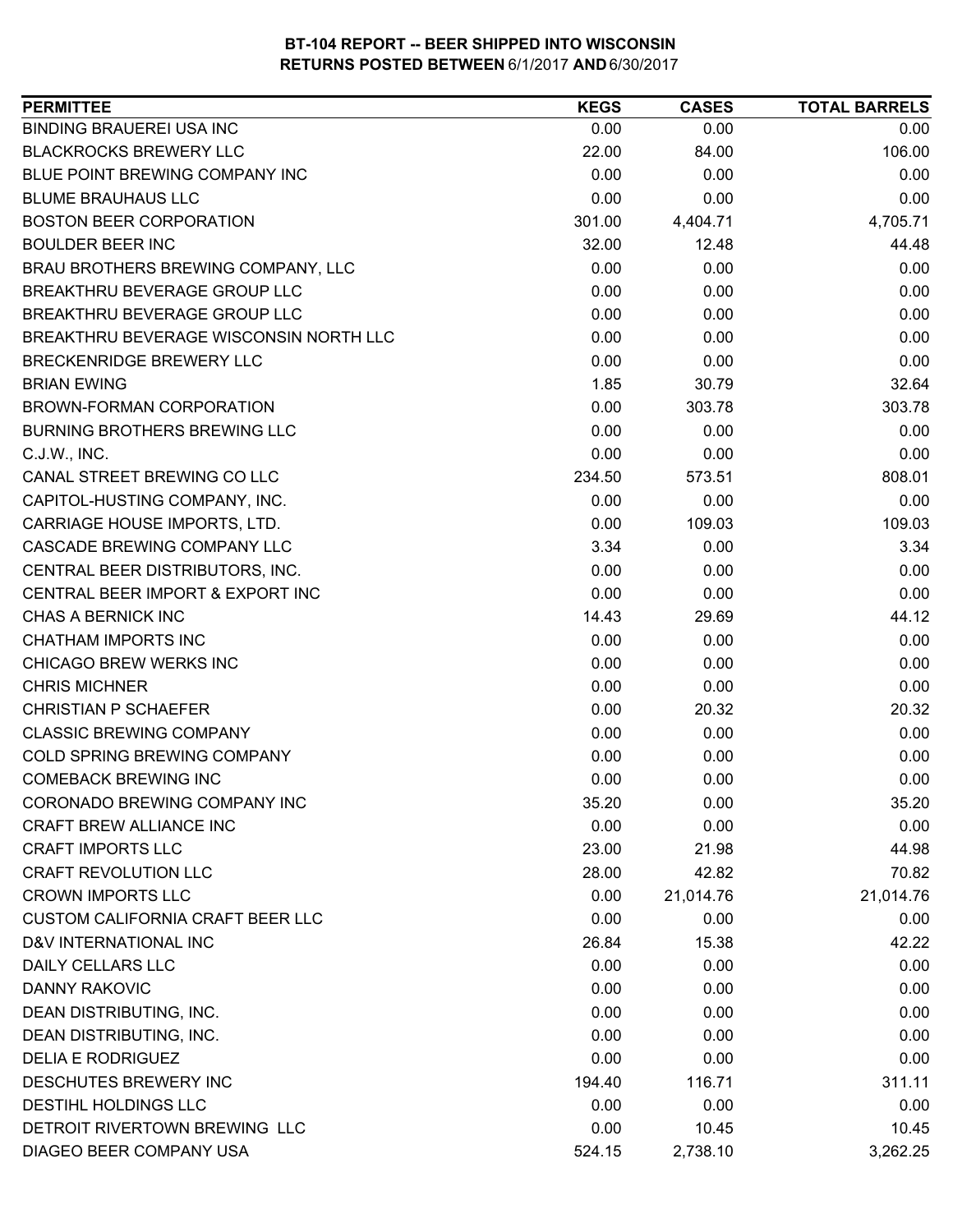| DOANE DISTRIBUTING, INC.<br>0.00<br>0.00<br>0.00<br>DOGFISH HEAD CRAFT BREWERY LLC<br>263.87<br>327.87<br>64.00<br>0.00<br>13.05<br>13.05<br>DOYNA LTD<br>30.85<br>109.67<br>DUVEL MOORTGAT USA LTD<br>78.82<br>E & J GALLO WINERY<br>0.00<br>231.13<br>231.13<br>EASTERN LIQUORS USA INC<br>0.00<br>0.00<br>0.00<br><b>EINSTOK BEER COMPANY LP</b><br>3.00<br>21.00<br>18.00<br>EL DORADO BEVERAGE CO<br>0.00<br>0.00<br>0.00<br>ELYSIAN BREWING COMPANY INC<br>0.00<br>0.00<br>0.00<br>EPIC BREWING COMPANY LLC<br>0.00<br>0.00<br>0.00<br>EPIC BREWING COMPANY LLC<br>9.75<br>20.50<br>30.25<br>FABIANO BROTHERS - WISCONSIN LLC<br>0.00<br>0.00<br>0.00<br>0.00<br>FLANIGAN DISTRIBUTING OF DOOR COUNTY, INC.<br>0.00<br>0.00<br>FLAT EARTH HOLDINGS LLC<br>0.00<br>0.00<br>0.00<br>FLYING DOG BREWERY LLLP<br>5.00<br>39.19<br>44.19<br>FOUR SEASONS BEER DISTRIBUTORS INC<br>0.00<br>0.00<br>0.00<br>0.00<br>0.00<br>FRANK BEER DISTRIBUTORS, INC.<br>0.00<br>FRANK BEER SOUTH LLC<br>0.00<br>0.00<br>0.00<br>FRANK LIQUOR COMPANY, INC.<br>0.00<br>94.48<br>94.48<br>FRANK LIQUORS OF LA CROSSE, INC.<br>0.00<br>0.00<br>0.00<br>0.67<br>1.73<br>2.40<br>FRED R KARM JR<br>FULTON STREET BREWERY LLC<br>0.00<br>0.00<br>0.00<br><b>FUNKWERKS INC</b><br>0.00<br>0.00<br>0.00<br><b>G &amp; F DISTRIBUTING INC</b><br>0.00<br>0.00<br>0.00<br>0.00<br>0.00<br>0.00<br><b>G K SKAGGS INC</b><br><b>GARY'S CORPORATION OF OAK CREEK</b><br>0.00<br>0.00<br>0.00<br>GB SALES MILWAUKEE, INC.<br>0.00<br>0.00<br>0.00<br><b>GELOSO BEVERAGE GROUP LLC</b><br>0.00<br>0.00<br>0.00<br>GENERAL BEER DISTRIBUTORS CO.<br>0.00<br>0.00<br>0.00<br><b>GENERAL BEER-NORTHEAST INC</b><br>0.00<br>0.00<br>0.00<br>GENERAL BEER-NORTHEAST INC<br>0.00<br>0.00<br>0.00<br>GENERAL BEER-NORTHWEST, INC.<br>0.00<br>0.00<br>0.00<br>GENERAL BEER-NORTHWEST, INC.<br>0.00<br>0.00<br>0.00<br>GENERAL BEER-NORTHWEST, INC.<br>0.00<br>0.00<br>0.00<br>0.00<br>0.00<br>GENERAL BEVERAGE SALES CO.<br>0.00<br>GENERAL BEVERAGE SALES CO. -- OSHKOSH<br>0.00<br>0.00<br>0.00<br>GENERAL BEVERAGE SALES CO.-MILWAUKEE<br>0.00<br>0.00<br>0.00<br><b>GEORGE BOZIC JR</b><br>0.00<br>0.00<br>0.00<br><b>GFBC INC</b><br>8.00<br>15.53<br>23.53<br><b>GLOBAL VILLAGE IMPORTS LLC</b><br>0.00<br>4.06<br>4.06<br>0.00<br>0.00<br><b>GLORIA R RAGSDALE</b><br>0.00<br><b>GTBC LLC</b><br>0.00<br>0.00<br>0.00<br>H C FOODS CO LTD<br>0.00<br>0.00<br>0.00<br><b>HALES ALES LTD</b><br>0.00<br>2.98<br>2.98<br>HARDYWOOD PARK CRAFT BREWERY LLC<br>0.00<br>0.00<br>0.00 | <b>PERMITTEE</b> | <b>KEGS</b> | <b>CASES</b> | <b>TOTAL BARRELS</b> |
|----------------------------------------------------------------------------------------------------------------------------------------------------------------------------------------------------------------------------------------------------------------------------------------------------------------------------------------------------------------------------------------------------------------------------------------------------------------------------------------------------------------------------------------------------------------------------------------------------------------------------------------------------------------------------------------------------------------------------------------------------------------------------------------------------------------------------------------------------------------------------------------------------------------------------------------------------------------------------------------------------------------------------------------------------------------------------------------------------------------------------------------------------------------------------------------------------------------------------------------------------------------------------------------------------------------------------------------------------------------------------------------------------------------------------------------------------------------------------------------------------------------------------------------------------------------------------------------------------------------------------------------------------------------------------------------------------------------------------------------------------------------------------------------------------------------------------------------------------------------------------------------------------------------------------------------------------------------------------------------------------------------------------------------------------------------------------------------------------------------------------------------------------------------------------------------------------------------------------------------------------------------------------------------------------------------------------------------------------------------------------------------------------------------------------------------------------------------------------------------------------------------------------------------------------|------------------|-------------|--------------|----------------------|
|                                                                                                                                                                                                                                                                                                                                                                                                                                                                                                                                                                                                                                                                                                                                                                                                                                                                                                                                                                                                                                                                                                                                                                                                                                                                                                                                                                                                                                                                                                                                                                                                                                                                                                                                                                                                                                                                                                                                                                                                                                                                                                                                                                                                                                                                                                                                                                                                                                                                                                                                                    |                  |             |              |                      |
|                                                                                                                                                                                                                                                                                                                                                                                                                                                                                                                                                                                                                                                                                                                                                                                                                                                                                                                                                                                                                                                                                                                                                                                                                                                                                                                                                                                                                                                                                                                                                                                                                                                                                                                                                                                                                                                                                                                                                                                                                                                                                                                                                                                                                                                                                                                                                                                                                                                                                                                                                    |                  |             |              |                      |
|                                                                                                                                                                                                                                                                                                                                                                                                                                                                                                                                                                                                                                                                                                                                                                                                                                                                                                                                                                                                                                                                                                                                                                                                                                                                                                                                                                                                                                                                                                                                                                                                                                                                                                                                                                                                                                                                                                                                                                                                                                                                                                                                                                                                                                                                                                                                                                                                                                                                                                                                                    |                  |             |              |                      |
|                                                                                                                                                                                                                                                                                                                                                                                                                                                                                                                                                                                                                                                                                                                                                                                                                                                                                                                                                                                                                                                                                                                                                                                                                                                                                                                                                                                                                                                                                                                                                                                                                                                                                                                                                                                                                                                                                                                                                                                                                                                                                                                                                                                                                                                                                                                                                                                                                                                                                                                                                    |                  |             |              |                      |
|                                                                                                                                                                                                                                                                                                                                                                                                                                                                                                                                                                                                                                                                                                                                                                                                                                                                                                                                                                                                                                                                                                                                                                                                                                                                                                                                                                                                                                                                                                                                                                                                                                                                                                                                                                                                                                                                                                                                                                                                                                                                                                                                                                                                                                                                                                                                                                                                                                                                                                                                                    |                  |             |              |                      |
|                                                                                                                                                                                                                                                                                                                                                                                                                                                                                                                                                                                                                                                                                                                                                                                                                                                                                                                                                                                                                                                                                                                                                                                                                                                                                                                                                                                                                                                                                                                                                                                                                                                                                                                                                                                                                                                                                                                                                                                                                                                                                                                                                                                                                                                                                                                                                                                                                                                                                                                                                    |                  |             |              |                      |
|                                                                                                                                                                                                                                                                                                                                                                                                                                                                                                                                                                                                                                                                                                                                                                                                                                                                                                                                                                                                                                                                                                                                                                                                                                                                                                                                                                                                                                                                                                                                                                                                                                                                                                                                                                                                                                                                                                                                                                                                                                                                                                                                                                                                                                                                                                                                                                                                                                                                                                                                                    |                  |             |              |                      |
|                                                                                                                                                                                                                                                                                                                                                                                                                                                                                                                                                                                                                                                                                                                                                                                                                                                                                                                                                                                                                                                                                                                                                                                                                                                                                                                                                                                                                                                                                                                                                                                                                                                                                                                                                                                                                                                                                                                                                                                                                                                                                                                                                                                                                                                                                                                                                                                                                                                                                                                                                    |                  |             |              |                      |
|                                                                                                                                                                                                                                                                                                                                                                                                                                                                                                                                                                                                                                                                                                                                                                                                                                                                                                                                                                                                                                                                                                                                                                                                                                                                                                                                                                                                                                                                                                                                                                                                                                                                                                                                                                                                                                                                                                                                                                                                                                                                                                                                                                                                                                                                                                                                                                                                                                                                                                                                                    |                  |             |              |                      |
|                                                                                                                                                                                                                                                                                                                                                                                                                                                                                                                                                                                                                                                                                                                                                                                                                                                                                                                                                                                                                                                                                                                                                                                                                                                                                                                                                                                                                                                                                                                                                                                                                                                                                                                                                                                                                                                                                                                                                                                                                                                                                                                                                                                                                                                                                                                                                                                                                                                                                                                                                    |                  |             |              |                      |
|                                                                                                                                                                                                                                                                                                                                                                                                                                                                                                                                                                                                                                                                                                                                                                                                                                                                                                                                                                                                                                                                                                                                                                                                                                                                                                                                                                                                                                                                                                                                                                                                                                                                                                                                                                                                                                                                                                                                                                                                                                                                                                                                                                                                                                                                                                                                                                                                                                                                                                                                                    |                  |             |              |                      |
|                                                                                                                                                                                                                                                                                                                                                                                                                                                                                                                                                                                                                                                                                                                                                                                                                                                                                                                                                                                                                                                                                                                                                                                                                                                                                                                                                                                                                                                                                                                                                                                                                                                                                                                                                                                                                                                                                                                                                                                                                                                                                                                                                                                                                                                                                                                                                                                                                                                                                                                                                    |                  |             |              |                      |
|                                                                                                                                                                                                                                                                                                                                                                                                                                                                                                                                                                                                                                                                                                                                                                                                                                                                                                                                                                                                                                                                                                                                                                                                                                                                                                                                                                                                                                                                                                                                                                                                                                                                                                                                                                                                                                                                                                                                                                                                                                                                                                                                                                                                                                                                                                                                                                                                                                                                                                                                                    |                  |             |              |                      |
|                                                                                                                                                                                                                                                                                                                                                                                                                                                                                                                                                                                                                                                                                                                                                                                                                                                                                                                                                                                                                                                                                                                                                                                                                                                                                                                                                                                                                                                                                                                                                                                                                                                                                                                                                                                                                                                                                                                                                                                                                                                                                                                                                                                                                                                                                                                                                                                                                                                                                                                                                    |                  |             |              |                      |
|                                                                                                                                                                                                                                                                                                                                                                                                                                                                                                                                                                                                                                                                                                                                                                                                                                                                                                                                                                                                                                                                                                                                                                                                                                                                                                                                                                                                                                                                                                                                                                                                                                                                                                                                                                                                                                                                                                                                                                                                                                                                                                                                                                                                                                                                                                                                                                                                                                                                                                                                                    |                  |             |              |                      |
|                                                                                                                                                                                                                                                                                                                                                                                                                                                                                                                                                                                                                                                                                                                                                                                                                                                                                                                                                                                                                                                                                                                                                                                                                                                                                                                                                                                                                                                                                                                                                                                                                                                                                                                                                                                                                                                                                                                                                                                                                                                                                                                                                                                                                                                                                                                                                                                                                                                                                                                                                    |                  |             |              |                      |
|                                                                                                                                                                                                                                                                                                                                                                                                                                                                                                                                                                                                                                                                                                                                                                                                                                                                                                                                                                                                                                                                                                                                                                                                                                                                                                                                                                                                                                                                                                                                                                                                                                                                                                                                                                                                                                                                                                                                                                                                                                                                                                                                                                                                                                                                                                                                                                                                                                                                                                                                                    |                  |             |              |                      |
|                                                                                                                                                                                                                                                                                                                                                                                                                                                                                                                                                                                                                                                                                                                                                                                                                                                                                                                                                                                                                                                                                                                                                                                                                                                                                                                                                                                                                                                                                                                                                                                                                                                                                                                                                                                                                                                                                                                                                                                                                                                                                                                                                                                                                                                                                                                                                                                                                                                                                                                                                    |                  |             |              |                      |
|                                                                                                                                                                                                                                                                                                                                                                                                                                                                                                                                                                                                                                                                                                                                                                                                                                                                                                                                                                                                                                                                                                                                                                                                                                                                                                                                                                                                                                                                                                                                                                                                                                                                                                                                                                                                                                                                                                                                                                                                                                                                                                                                                                                                                                                                                                                                                                                                                                                                                                                                                    |                  |             |              |                      |
|                                                                                                                                                                                                                                                                                                                                                                                                                                                                                                                                                                                                                                                                                                                                                                                                                                                                                                                                                                                                                                                                                                                                                                                                                                                                                                                                                                                                                                                                                                                                                                                                                                                                                                                                                                                                                                                                                                                                                                                                                                                                                                                                                                                                                                                                                                                                                                                                                                                                                                                                                    |                  |             |              |                      |
|                                                                                                                                                                                                                                                                                                                                                                                                                                                                                                                                                                                                                                                                                                                                                                                                                                                                                                                                                                                                                                                                                                                                                                                                                                                                                                                                                                                                                                                                                                                                                                                                                                                                                                                                                                                                                                                                                                                                                                                                                                                                                                                                                                                                                                                                                                                                                                                                                                                                                                                                                    |                  |             |              |                      |
|                                                                                                                                                                                                                                                                                                                                                                                                                                                                                                                                                                                                                                                                                                                                                                                                                                                                                                                                                                                                                                                                                                                                                                                                                                                                                                                                                                                                                                                                                                                                                                                                                                                                                                                                                                                                                                                                                                                                                                                                                                                                                                                                                                                                                                                                                                                                                                                                                                                                                                                                                    |                  |             |              |                      |
|                                                                                                                                                                                                                                                                                                                                                                                                                                                                                                                                                                                                                                                                                                                                                                                                                                                                                                                                                                                                                                                                                                                                                                                                                                                                                                                                                                                                                                                                                                                                                                                                                                                                                                                                                                                                                                                                                                                                                                                                                                                                                                                                                                                                                                                                                                                                                                                                                                                                                                                                                    |                  |             |              |                      |
|                                                                                                                                                                                                                                                                                                                                                                                                                                                                                                                                                                                                                                                                                                                                                                                                                                                                                                                                                                                                                                                                                                                                                                                                                                                                                                                                                                                                                                                                                                                                                                                                                                                                                                                                                                                                                                                                                                                                                                                                                                                                                                                                                                                                                                                                                                                                                                                                                                                                                                                                                    |                  |             |              |                      |
|                                                                                                                                                                                                                                                                                                                                                                                                                                                                                                                                                                                                                                                                                                                                                                                                                                                                                                                                                                                                                                                                                                                                                                                                                                                                                                                                                                                                                                                                                                                                                                                                                                                                                                                                                                                                                                                                                                                                                                                                                                                                                                                                                                                                                                                                                                                                                                                                                                                                                                                                                    |                  |             |              |                      |
|                                                                                                                                                                                                                                                                                                                                                                                                                                                                                                                                                                                                                                                                                                                                                                                                                                                                                                                                                                                                                                                                                                                                                                                                                                                                                                                                                                                                                                                                                                                                                                                                                                                                                                                                                                                                                                                                                                                                                                                                                                                                                                                                                                                                                                                                                                                                                                                                                                                                                                                                                    |                  |             |              |                      |
|                                                                                                                                                                                                                                                                                                                                                                                                                                                                                                                                                                                                                                                                                                                                                                                                                                                                                                                                                                                                                                                                                                                                                                                                                                                                                                                                                                                                                                                                                                                                                                                                                                                                                                                                                                                                                                                                                                                                                                                                                                                                                                                                                                                                                                                                                                                                                                                                                                                                                                                                                    |                  |             |              |                      |
|                                                                                                                                                                                                                                                                                                                                                                                                                                                                                                                                                                                                                                                                                                                                                                                                                                                                                                                                                                                                                                                                                                                                                                                                                                                                                                                                                                                                                                                                                                                                                                                                                                                                                                                                                                                                                                                                                                                                                                                                                                                                                                                                                                                                                                                                                                                                                                                                                                                                                                                                                    |                  |             |              |                      |
|                                                                                                                                                                                                                                                                                                                                                                                                                                                                                                                                                                                                                                                                                                                                                                                                                                                                                                                                                                                                                                                                                                                                                                                                                                                                                                                                                                                                                                                                                                                                                                                                                                                                                                                                                                                                                                                                                                                                                                                                                                                                                                                                                                                                                                                                                                                                                                                                                                                                                                                                                    |                  |             |              |                      |
|                                                                                                                                                                                                                                                                                                                                                                                                                                                                                                                                                                                                                                                                                                                                                                                                                                                                                                                                                                                                                                                                                                                                                                                                                                                                                                                                                                                                                                                                                                                                                                                                                                                                                                                                                                                                                                                                                                                                                                                                                                                                                                                                                                                                                                                                                                                                                                                                                                                                                                                                                    |                  |             |              |                      |
|                                                                                                                                                                                                                                                                                                                                                                                                                                                                                                                                                                                                                                                                                                                                                                                                                                                                                                                                                                                                                                                                                                                                                                                                                                                                                                                                                                                                                                                                                                                                                                                                                                                                                                                                                                                                                                                                                                                                                                                                                                                                                                                                                                                                                                                                                                                                                                                                                                                                                                                                                    |                  |             |              |                      |
|                                                                                                                                                                                                                                                                                                                                                                                                                                                                                                                                                                                                                                                                                                                                                                                                                                                                                                                                                                                                                                                                                                                                                                                                                                                                                                                                                                                                                                                                                                                                                                                                                                                                                                                                                                                                                                                                                                                                                                                                                                                                                                                                                                                                                                                                                                                                                                                                                                                                                                                                                    |                  |             |              |                      |
|                                                                                                                                                                                                                                                                                                                                                                                                                                                                                                                                                                                                                                                                                                                                                                                                                                                                                                                                                                                                                                                                                                                                                                                                                                                                                                                                                                                                                                                                                                                                                                                                                                                                                                                                                                                                                                                                                                                                                                                                                                                                                                                                                                                                                                                                                                                                                                                                                                                                                                                                                    |                  |             |              |                      |
|                                                                                                                                                                                                                                                                                                                                                                                                                                                                                                                                                                                                                                                                                                                                                                                                                                                                                                                                                                                                                                                                                                                                                                                                                                                                                                                                                                                                                                                                                                                                                                                                                                                                                                                                                                                                                                                                                                                                                                                                                                                                                                                                                                                                                                                                                                                                                                                                                                                                                                                                                    |                  |             |              |                      |
|                                                                                                                                                                                                                                                                                                                                                                                                                                                                                                                                                                                                                                                                                                                                                                                                                                                                                                                                                                                                                                                                                                                                                                                                                                                                                                                                                                                                                                                                                                                                                                                                                                                                                                                                                                                                                                                                                                                                                                                                                                                                                                                                                                                                                                                                                                                                                                                                                                                                                                                                                    |                  |             |              |                      |
|                                                                                                                                                                                                                                                                                                                                                                                                                                                                                                                                                                                                                                                                                                                                                                                                                                                                                                                                                                                                                                                                                                                                                                                                                                                                                                                                                                                                                                                                                                                                                                                                                                                                                                                                                                                                                                                                                                                                                                                                                                                                                                                                                                                                                                                                                                                                                                                                                                                                                                                                                    |                  |             |              |                      |
|                                                                                                                                                                                                                                                                                                                                                                                                                                                                                                                                                                                                                                                                                                                                                                                                                                                                                                                                                                                                                                                                                                                                                                                                                                                                                                                                                                                                                                                                                                                                                                                                                                                                                                                                                                                                                                                                                                                                                                                                                                                                                                                                                                                                                                                                                                                                                                                                                                                                                                                                                    |                  |             |              |                      |
|                                                                                                                                                                                                                                                                                                                                                                                                                                                                                                                                                                                                                                                                                                                                                                                                                                                                                                                                                                                                                                                                                                                                                                                                                                                                                                                                                                                                                                                                                                                                                                                                                                                                                                                                                                                                                                                                                                                                                                                                                                                                                                                                                                                                                                                                                                                                                                                                                                                                                                                                                    |                  |             |              |                      |
|                                                                                                                                                                                                                                                                                                                                                                                                                                                                                                                                                                                                                                                                                                                                                                                                                                                                                                                                                                                                                                                                                                                                                                                                                                                                                                                                                                                                                                                                                                                                                                                                                                                                                                                                                                                                                                                                                                                                                                                                                                                                                                                                                                                                                                                                                                                                                                                                                                                                                                                                                    |                  |             |              |                      |
|                                                                                                                                                                                                                                                                                                                                                                                                                                                                                                                                                                                                                                                                                                                                                                                                                                                                                                                                                                                                                                                                                                                                                                                                                                                                                                                                                                                                                                                                                                                                                                                                                                                                                                                                                                                                                                                                                                                                                                                                                                                                                                                                                                                                                                                                                                                                                                                                                                                                                                                                                    |                  |             |              |                      |
|                                                                                                                                                                                                                                                                                                                                                                                                                                                                                                                                                                                                                                                                                                                                                                                                                                                                                                                                                                                                                                                                                                                                                                                                                                                                                                                                                                                                                                                                                                                                                                                                                                                                                                                                                                                                                                                                                                                                                                                                                                                                                                                                                                                                                                                                                                                                                                                                                                                                                                                                                    |                  |             |              |                      |
|                                                                                                                                                                                                                                                                                                                                                                                                                                                                                                                                                                                                                                                                                                                                                                                                                                                                                                                                                                                                                                                                                                                                                                                                                                                                                                                                                                                                                                                                                                                                                                                                                                                                                                                                                                                                                                                                                                                                                                                                                                                                                                                                                                                                                                                                                                                                                                                                                                                                                                                                                    |                  |             |              |                      |
|                                                                                                                                                                                                                                                                                                                                                                                                                                                                                                                                                                                                                                                                                                                                                                                                                                                                                                                                                                                                                                                                                                                                                                                                                                                                                                                                                                                                                                                                                                                                                                                                                                                                                                                                                                                                                                                                                                                                                                                                                                                                                                                                                                                                                                                                                                                                                                                                                                                                                                                                                    |                  |             |              |                      |
|                                                                                                                                                                                                                                                                                                                                                                                                                                                                                                                                                                                                                                                                                                                                                                                                                                                                                                                                                                                                                                                                                                                                                                                                                                                                                                                                                                                                                                                                                                                                                                                                                                                                                                                                                                                                                                                                                                                                                                                                                                                                                                                                                                                                                                                                                                                                                                                                                                                                                                                                                    |                  |             |              |                      |
|                                                                                                                                                                                                                                                                                                                                                                                                                                                                                                                                                                                                                                                                                                                                                                                                                                                                                                                                                                                                                                                                                                                                                                                                                                                                                                                                                                                                                                                                                                                                                                                                                                                                                                                                                                                                                                                                                                                                                                                                                                                                                                                                                                                                                                                                                                                                                                                                                                                                                                                                                    |                  |             |              |                      |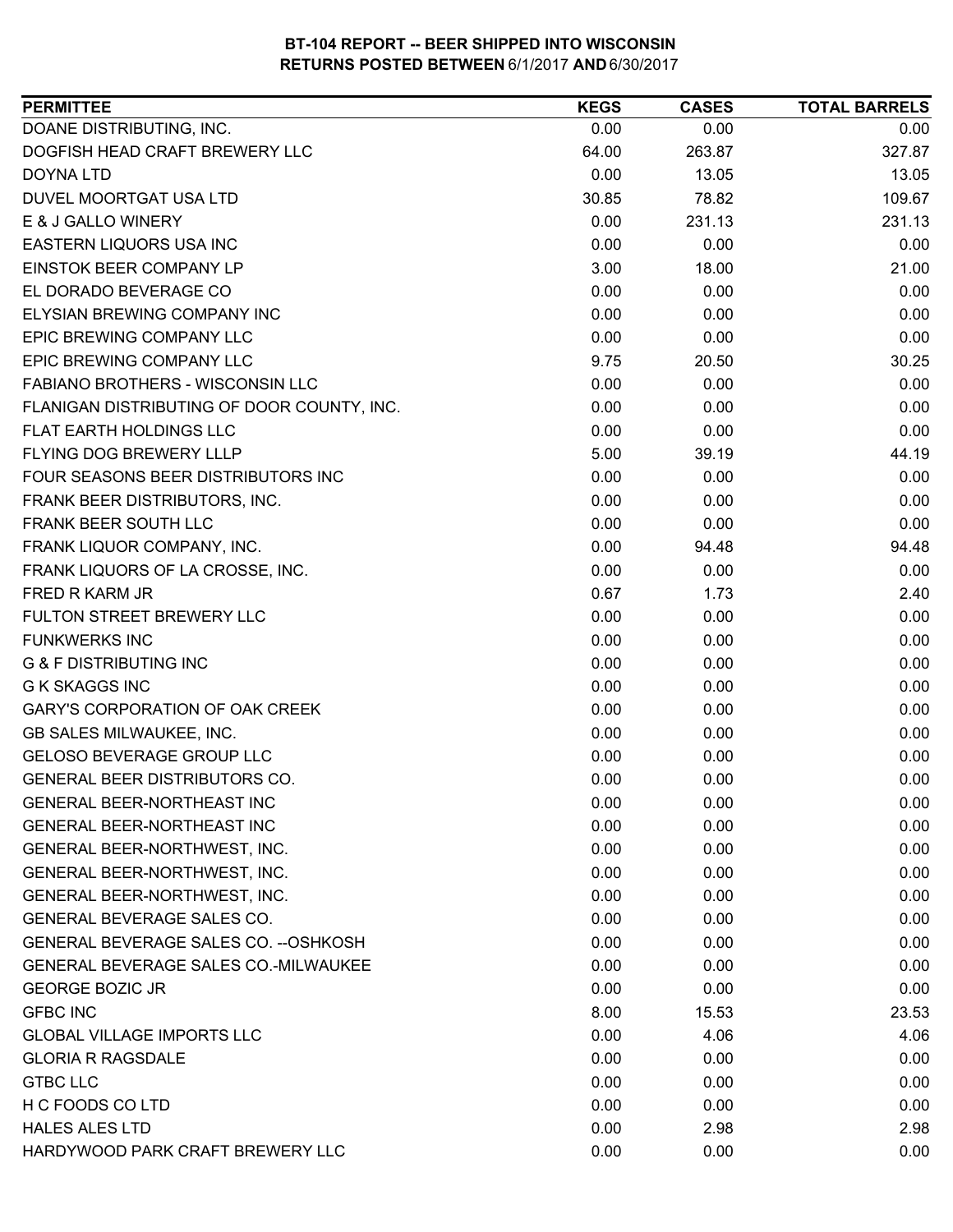| HARPOON DISTRIBUTING COMPANY<br>0.00<br>0.00<br>0.00<br>HARVEST MOON BREWING LLP<br>0.00<br>0.00<br>0.00<br>HEINEKEN USA INCORPORATED<br>225.28<br>4,824.55<br>5,049.83<br>0.00<br>0.00<br>0.00<br>HENDRICKS BEVERAGE, INC.<br>HOME BREW MART INC<br>54.80<br>60.38<br>115.18<br>HOP BUTCHER FOR THE WORLD LLC<br>0.00<br>0.00<br>0.00<br>0.00<br><b>ILLYRIAN IMPORT INC</b><br>0.00<br>0.00<br>2.00<br><b>INDEED BREWING COMPANY LLC</b><br>1.33<br>3.33<br>INDIAN PEAKS BREWING COMPANY<br>40.67<br>69.14<br>109.81<br>0.00<br>0.00<br>0.00<br>IRL, INCORPORATED<br><b>IRON HORSE BEVERAGE LLC</b><br>0.00<br>0.00<br>0.00<br>0.00<br>0.00<br>0.00<br><b>JAW PROPERTIES LLC</b><br>7.33<br>21.41<br><b>JDZ INC</b><br>14.08<br><b>JOHN J COLLETTI</b><br>0.00<br>111.29<br>111.29<br>JOHNSON BROTHERS OF WISCONSIN INC<br>0.00<br>0.00<br>0.00<br>0.00<br>0.00<br>0.00<br>JOSEPH JAMES BREWING CO INC<br>27.00<br>98.70<br>125.70<br><b>JOSHUA DETH</b><br>KAY BEER DISTRIBUTING, INC.<br>0.00<br>0.00<br>0.00<br>KEWEENAW BREWING CO LLC<br>70.75<br>118.15<br>47.40<br>KOJIMA & INTERNATIONAL ASSOCIATES INC<br>0.00<br>0.00<br>0.00<br>0.00<br><b>KROMBACHER USA LLC</b><br>0.00<br>0.00<br>KYSELA PERE ET FILS LTD<br>0.00<br>0.00<br>0.00<br>LA CROSSE BEVERAGE LLC<br>0.00<br>0.00<br>0.00<br>LABATT USA OPERATING CO LLC<br>16.00<br>3,179.54<br>3,195.54<br><b>LAGUNITAS BREWING CO</b><br>176.00<br>390.66<br>566.66<br>LAKE SUPERIOR BREWING CO LLC<br>0.67<br>4.21<br>4.88<br>LARRY'S DISTRIBUTING CO., INC.<br>0.00<br>0.00<br>0.00<br>LEE BEVERAGE OF WISCONSIN LLC<br>0.00<br>0.00<br>0.00<br>LEE BEVERAGE OF WISCONSIN LLC<br>0.00<br>0.00<br>0.00<br>LEE BEVERAGE OF WISCONSIN LLC<br>0.00<br>0.00<br>0.00<br>LEFT COAST BREWING CO<br>0.00<br>5.66<br>5.66<br>LENA BEVERAGE COMPANY<br>1.34<br>0.00<br>1.34<br>LIFT BRIDGE BREWING TECHNOLOGIES LLC<br>26.06<br>24.68<br>50.74<br>LOUIS GLUNZ BEER INC<br>19.17<br>96.71<br>115.88<br><b>MANKATO BREWERY LLC</b><br>0.00<br>0.00<br>0.00<br>MANNEKEN-BRUSSEL IMPORTS INC<br>5.46<br>11.04<br>16.50<br>MARK ANTHONY BRANDS INC<br>0.00<br>1,237.80<br>1,237.80<br>MASSACHUSETTS BEVERAGE ALLIANCE LLC<br>0.00<br>0.00<br>0.00<br>MERCHANT DU VIN CORPORATION<br>8.94<br>58.49<br>49.55<br>METROPOLITAN BREWING LLC<br>31.66<br>6.98<br>38.64<br>0.00<br><b>MHW LTD</b><br>1.82<br>1.82<br>MICHAEL G ANSAY<br>0.00<br>0.00<br>0.00<br>MICHAUD DISTRIBUTING INC<br>0.00<br>0.00<br>0.00<br>MID-WISCONSIN BEVERAGE, INC.<br>0.00<br>0.00<br>0.00<br>MILLERCOORS LLC<br>143.08<br>16,025.94<br>16,169.02 | <b>PERMITTEE</b> | <b>KEGS</b> | <b>CASES</b> | <b>TOTAL BARRELS</b> |
|------------------------------------------------------------------------------------------------------------------------------------------------------------------------------------------------------------------------------------------------------------------------------------------------------------------------------------------------------------------------------------------------------------------------------------------------------------------------------------------------------------------------------------------------------------------------------------------------------------------------------------------------------------------------------------------------------------------------------------------------------------------------------------------------------------------------------------------------------------------------------------------------------------------------------------------------------------------------------------------------------------------------------------------------------------------------------------------------------------------------------------------------------------------------------------------------------------------------------------------------------------------------------------------------------------------------------------------------------------------------------------------------------------------------------------------------------------------------------------------------------------------------------------------------------------------------------------------------------------------------------------------------------------------------------------------------------------------------------------------------------------------------------------------------------------------------------------------------------------------------------------------------------------------------------------------------------------------------------------------------------------------------------------------------------------------------------------------------------------------------------------------------------------------------------------------------------------------------------------------------------------------------------------------------------------------------------------------------------------------------------------------------------------------------------------------------------------------------------------------------------------------------------------------------------------------------|------------------|-------------|--------------|----------------------|
|                                                                                                                                                                                                                                                                                                                                                                                                                                                                                                                                                                                                                                                                                                                                                                                                                                                                                                                                                                                                                                                                                                                                                                                                                                                                                                                                                                                                                                                                                                                                                                                                                                                                                                                                                                                                                                                                                                                                                                                                                                                                                                                                                                                                                                                                                                                                                                                                                                                                                                                                                                        |                  |             |              |                      |
|                                                                                                                                                                                                                                                                                                                                                                                                                                                                                                                                                                                                                                                                                                                                                                                                                                                                                                                                                                                                                                                                                                                                                                                                                                                                                                                                                                                                                                                                                                                                                                                                                                                                                                                                                                                                                                                                                                                                                                                                                                                                                                                                                                                                                                                                                                                                                                                                                                                                                                                                                                        |                  |             |              |                      |
|                                                                                                                                                                                                                                                                                                                                                                                                                                                                                                                                                                                                                                                                                                                                                                                                                                                                                                                                                                                                                                                                                                                                                                                                                                                                                                                                                                                                                                                                                                                                                                                                                                                                                                                                                                                                                                                                                                                                                                                                                                                                                                                                                                                                                                                                                                                                                                                                                                                                                                                                                                        |                  |             |              |                      |
|                                                                                                                                                                                                                                                                                                                                                                                                                                                                                                                                                                                                                                                                                                                                                                                                                                                                                                                                                                                                                                                                                                                                                                                                                                                                                                                                                                                                                                                                                                                                                                                                                                                                                                                                                                                                                                                                                                                                                                                                                                                                                                                                                                                                                                                                                                                                                                                                                                                                                                                                                                        |                  |             |              |                      |
|                                                                                                                                                                                                                                                                                                                                                                                                                                                                                                                                                                                                                                                                                                                                                                                                                                                                                                                                                                                                                                                                                                                                                                                                                                                                                                                                                                                                                                                                                                                                                                                                                                                                                                                                                                                                                                                                                                                                                                                                                                                                                                                                                                                                                                                                                                                                                                                                                                                                                                                                                                        |                  |             |              |                      |
|                                                                                                                                                                                                                                                                                                                                                                                                                                                                                                                                                                                                                                                                                                                                                                                                                                                                                                                                                                                                                                                                                                                                                                                                                                                                                                                                                                                                                                                                                                                                                                                                                                                                                                                                                                                                                                                                                                                                                                                                                                                                                                                                                                                                                                                                                                                                                                                                                                                                                                                                                                        |                  |             |              |                      |
|                                                                                                                                                                                                                                                                                                                                                                                                                                                                                                                                                                                                                                                                                                                                                                                                                                                                                                                                                                                                                                                                                                                                                                                                                                                                                                                                                                                                                                                                                                                                                                                                                                                                                                                                                                                                                                                                                                                                                                                                                                                                                                                                                                                                                                                                                                                                                                                                                                                                                                                                                                        |                  |             |              |                      |
|                                                                                                                                                                                                                                                                                                                                                                                                                                                                                                                                                                                                                                                                                                                                                                                                                                                                                                                                                                                                                                                                                                                                                                                                                                                                                                                                                                                                                                                                                                                                                                                                                                                                                                                                                                                                                                                                                                                                                                                                                                                                                                                                                                                                                                                                                                                                                                                                                                                                                                                                                                        |                  |             |              |                      |
|                                                                                                                                                                                                                                                                                                                                                                                                                                                                                                                                                                                                                                                                                                                                                                                                                                                                                                                                                                                                                                                                                                                                                                                                                                                                                                                                                                                                                                                                                                                                                                                                                                                                                                                                                                                                                                                                                                                                                                                                                                                                                                                                                                                                                                                                                                                                                                                                                                                                                                                                                                        |                  |             |              |                      |
|                                                                                                                                                                                                                                                                                                                                                                                                                                                                                                                                                                                                                                                                                                                                                                                                                                                                                                                                                                                                                                                                                                                                                                                                                                                                                                                                                                                                                                                                                                                                                                                                                                                                                                                                                                                                                                                                                                                                                                                                                                                                                                                                                                                                                                                                                                                                                                                                                                                                                                                                                                        |                  |             |              |                      |
|                                                                                                                                                                                                                                                                                                                                                                                                                                                                                                                                                                                                                                                                                                                                                                                                                                                                                                                                                                                                                                                                                                                                                                                                                                                                                                                                                                                                                                                                                                                                                                                                                                                                                                                                                                                                                                                                                                                                                                                                                                                                                                                                                                                                                                                                                                                                                                                                                                                                                                                                                                        |                  |             |              |                      |
|                                                                                                                                                                                                                                                                                                                                                                                                                                                                                                                                                                                                                                                                                                                                                                                                                                                                                                                                                                                                                                                                                                                                                                                                                                                                                                                                                                                                                                                                                                                                                                                                                                                                                                                                                                                                                                                                                                                                                                                                                                                                                                                                                                                                                                                                                                                                                                                                                                                                                                                                                                        |                  |             |              |                      |
|                                                                                                                                                                                                                                                                                                                                                                                                                                                                                                                                                                                                                                                                                                                                                                                                                                                                                                                                                                                                                                                                                                                                                                                                                                                                                                                                                                                                                                                                                                                                                                                                                                                                                                                                                                                                                                                                                                                                                                                                                                                                                                                                                                                                                                                                                                                                                                                                                                                                                                                                                                        |                  |             |              |                      |
|                                                                                                                                                                                                                                                                                                                                                                                                                                                                                                                                                                                                                                                                                                                                                                                                                                                                                                                                                                                                                                                                                                                                                                                                                                                                                                                                                                                                                                                                                                                                                                                                                                                                                                                                                                                                                                                                                                                                                                                                                                                                                                                                                                                                                                                                                                                                                                                                                                                                                                                                                                        |                  |             |              |                      |
|                                                                                                                                                                                                                                                                                                                                                                                                                                                                                                                                                                                                                                                                                                                                                                                                                                                                                                                                                                                                                                                                                                                                                                                                                                                                                                                                                                                                                                                                                                                                                                                                                                                                                                                                                                                                                                                                                                                                                                                                                                                                                                                                                                                                                                                                                                                                                                                                                                                                                                                                                                        |                  |             |              |                      |
|                                                                                                                                                                                                                                                                                                                                                                                                                                                                                                                                                                                                                                                                                                                                                                                                                                                                                                                                                                                                                                                                                                                                                                                                                                                                                                                                                                                                                                                                                                                                                                                                                                                                                                                                                                                                                                                                                                                                                                                                                                                                                                                                                                                                                                                                                                                                                                                                                                                                                                                                                                        |                  |             |              |                      |
|                                                                                                                                                                                                                                                                                                                                                                                                                                                                                                                                                                                                                                                                                                                                                                                                                                                                                                                                                                                                                                                                                                                                                                                                                                                                                                                                                                                                                                                                                                                                                                                                                                                                                                                                                                                                                                                                                                                                                                                                                                                                                                                                                                                                                                                                                                                                                                                                                                                                                                                                                                        |                  |             |              |                      |
|                                                                                                                                                                                                                                                                                                                                                                                                                                                                                                                                                                                                                                                                                                                                                                                                                                                                                                                                                                                                                                                                                                                                                                                                                                                                                                                                                                                                                                                                                                                                                                                                                                                                                                                                                                                                                                                                                                                                                                                                                                                                                                                                                                                                                                                                                                                                                                                                                                                                                                                                                                        |                  |             |              |                      |
|                                                                                                                                                                                                                                                                                                                                                                                                                                                                                                                                                                                                                                                                                                                                                                                                                                                                                                                                                                                                                                                                                                                                                                                                                                                                                                                                                                                                                                                                                                                                                                                                                                                                                                                                                                                                                                                                                                                                                                                                                                                                                                                                                                                                                                                                                                                                                                                                                                                                                                                                                                        |                  |             |              |                      |
|                                                                                                                                                                                                                                                                                                                                                                                                                                                                                                                                                                                                                                                                                                                                                                                                                                                                                                                                                                                                                                                                                                                                                                                                                                                                                                                                                                                                                                                                                                                                                                                                                                                                                                                                                                                                                                                                                                                                                                                                                                                                                                                                                                                                                                                                                                                                                                                                                                                                                                                                                                        |                  |             |              |                      |
|                                                                                                                                                                                                                                                                                                                                                                                                                                                                                                                                                                                                                                                                                                                                                                                                                                                                                                                                                                                                                                                                                                                                                                                                                                                                                                                                                                                                                                                                                                                                                                                                                                                                                                                                                                                                                                                                                                                                                                                                                                                                                                                                                                                                                                                                                                                                                                                                                                                                                                                                                                        |                  |             |              |                      |
|                                                                                                                                                                                                                                                                                                                                                                                                                                                                                                                                                                                                                                                                                                                                                                                                                                                                                                                                                                                                                                                                                                                                                                                                                                                                                                                                                                                                                                                                                                                                                                                                                                                                                                                                                                                                                                                                                                                                                                                                                                                                                                                                                                                                                                                                                                                                                                                                                                                                                                                                                                        |                  |             |              |                      |
|                                                                                                                                                                                                                                                                                                                                                                                                                                                                                                                                                                                                                                                                                                                                                                                                                                                                                                                                                                                                                                                                                                                                                                                                                                                                                                                                                                                                                                                                                                                                                                                                                                                                                                                                                                                                                                                                                                                                                                                                                                                                                                                                                                                                                                                                                                                                                                                                                                                                                                                                                                        |                  |             |              |                      |
|                                                                                                                                                                                                                                                                                                                                                                                                                                                                                                                                                                                                                                                                                                                                                                                                                                                                                                                                                                                                                                                                                                                                                                                                                                                                                                                                                                                                                                                                                                                                                                                                                                                                                                                                                                                                                                                                                                                                                                                                                                                                                                                                                                                                                                                                                                                                                                                                                                                                                                                                                                        |                  |             |              |                      |
|                                                                                                                                                                                                                                                                                                                                                                                                                                                                                                                                                                                                                                                                                                                                                                                                                                                                                                                                                                                                                                                                                                                                                                                                                                                                                                                                                                                                                                                                                                                                                                                                                                                                                                                                                                                                                                                                                                                                                                                                                                                                                                                                                                                                                                                                                                                                                                                                                                                                                                                                                                        |                  |             |              |                      |
|                                                                                                                                                                                                                                                                                                                                                                                                                                                                                                                                                                                                                                                                                                                                                                                                                                                                                                                                                                                                                                                                                                                                                                                                                                                                                                                                                                                                                                                                                                                                                                                                                                                                                                                                                                                                                                                                                                                                                                                                                                                                                                                                                                                                                                                                                                                                                                                                                                                                                                                                                                        |                  |             |              |                      |
|                                                                                                                                                                                                                                                                                                                                                                                                                                                                                                                                                                                                                                                                                                                                                                                                                                                                                                                                                                                                                                                                                                                                                                                                                                                                                                                                                                                                                                                                                                                                                                                                                                                                                                                                                                                                                                                                                                                                                                                                                                                                                                                                                                                                                                                                                                                                                                                                                                                                                                                                                                        |                  |             |              |                      |
|                                                                                                                                                                                                                                                                                                                                                                                                                                                                                                                                                                                                                                                                                                                                                                                                                                                                                                                                                                                                                                                                                                                                                                                                                                                                                                                                                                                                                                                                                                                                                                                                                                                                                                                                                                                                                                                                                                                                                                                                                                                                                                                                                                                                                                                                                                                                                                                                                                                                                                                                                                        |                  |             |              |                      |
|                                                                                                                                                                                                                                                                                                                                                                                                                                                                                                                                                                                                                                                                                                                                                                                                                                                                                                                                                                                                                                                                                                                                                                                                                                                                                                                                                                                                                                                                                                                                                                                                                                                                                                                                                                                                                                                                                                                                                                                                                                                                                                                                                                                                                                                                                                                                                                                                                                                                                                                                                                        |                  |             |              |                      |
|                                                                                                                                                                                                                                                                                                                                                                                                                                                                                                                                                                                                                                                                                                                                                                                                                                                                                                                                                                                                                                                                                                                                                                                                                                                                                                                                                                                                                                                                                                                                                                                                                                                                                                                                                                                                                                                                                                                                                                                                                                                                                                                                                                                                                                                                                                                                                                                                                                                                                                                                                                        |                  |             |              |                      |
|                                                                                                                                                                                                                                                                                                                                                                                                                                                                                                                                                                                                                                                                                                                                                                                                                                                                                                                                                                                                                                                                                                                                                                                                                                                                                                                                                                                                                                                                                                                                                                                                                                                                                                                                                                                                                                                                                                                                                                                                                                                                                                                                                                                                                                                                                                                                                                                                                                                                                                                                                                        |                  |             |              |                      |
|                                                                                                                                                                                                                                                                                                                                                                                                                                                                                                                                                                                                                                                                                                                                                                                                                                                                                                                                                                                                                                                                                                                                                                                                                                                                                                                                                                                                                                                                                                                                                                                                                                                                                                                                                                                                                                                                                                                                                                                                                                                                                                                                                                                                                                                                                                                                                                                                                                                                                                                                                                        |                  |             |              |                      |
|                                                                                                                                                                                                                                                                                                                                                                                                                                                                                                                                                                                                                                                                                                                                                                                                                                                                                                                                                                                                                                                                                                                                                                                                                                                                                                                                                                                                                                                                                                                                                                                                                                                                                                                                                                                                                                                                                                                                                                                                                                                                                                                                                                                                                                                                                                                                                                                                                                                                                                                                                                        |                  |             |              |                      |
|                                                                                                                                                                                                                                                                                                                                                                                                                                                                                                                                                                                                                                                                                                                                                                                                                                                                                                                                                                                                                                                                                                                                                                                                                                                                                                                                                                                                                                                                                                                                                                                                                                                                                                                                                                                                                                                                                                                                                                                                                                                                                                                                                                                                                                                                                                                                                                                                                                                                                                                                                                        |                  |             |              |                      |
|                                                                                                                                                                                                                                                                                                                                                                                                                                                                                                                                                                                                                                                                                                                                                                                                                                                                                                                                                                                                                                                                                                                                                                                                                                                                                                                                                                                                                                                                                                                                                                                                                                                                                                                                                                                                                                                                                                                                                                                                                                                                                                                                                                                                                                                                                                                                                                                                                                                                                                                                                                        |                  |             |              |                      |
|                                                                                                                                                                                                                                                                                                                                                                                                                                                                                                                                                                                                                                                                                                                                                                                                                                                                                                                                                                                                                                                                                                                                                                                                                                                                                                                                                                                                                                                                                                                                                                                                                                                                                                                                                                                                                                                                                                                                                                                                                                                                                                                                                                                                                                                                                                                                                                                                                                                                                                                                                                        |                  |             |              |                      |
|                                                                                                                                                                                                                                                                                                                                                                                                                                                                                                                                                                                                                                                                                                                                                                                                                                                                                                                                                                                                                                                                                                                                                                                                                                                                                                                                                                                                                                                                                                                                                                                                                                                                                                                                                                                                                                                                                                                                                                                                                                                                                                                                                                                                                                                                                                                                                                                                                                                                                                                                                                        |                  |             |              |                      |
|                                                                                                                                                                                                                                                                                                                                                                                                                                                                                                                                                                                                                                                                                                                                                                                                                                                                                                                                                                                                                                                                                                                                                                                                                                                                                                                                                                                                                                                                                                                                                                                                                                                                                                                                                                                                                                                                                                                                                                                                                                                                                                                                                                                                                                                                                                                                                                                                                                                                                                                                                                        |                  |             |              |                      |
|                                                                                                                                                                                                                                                                                                                                                                                                                                                                                                                                                                                                                                                                                                                                                                                                                                                                                                                                                                                                                                                                                                                                                                                                                                                                                                                                                                                                                                                                                                                                                                                                                                                                                                                                                                                                                                                                                                                                                                                                                                                                                                                                                                                                                                                                                                                                                                                                                                                                                                                                                                        |                  |             |              |                      |
|                                                                                                                                                                                                                                                                                                                                                                                                                                                                                                                                                                                                                                                                                                                                                                                                                                                                                                                                                                                                                                                                                                                                                                                                                                                                                                                                                                                                                                                                                                                                                                                                                                                                                                                                                                                                                                                                                                                                                                                                                                                                                                                                                                                                                                                                                                                                                                                                                                                                                                                                                                        |                  |             |              |                      |
|                                                                                                                                                                                                                                                                                                                                                                                                                                                                                                                                                                                                                                                                                                                                                                                                                                                                                                                                                                                                                                                                                                                                                                                                                                                                                                                                                                                                                                                                                                                                                                                                                                                                                                                                                                                                                                                                                                                                                                                                                                                                                                                                                                                                                                                                                                                                                                                                                                                                                                                                                                        |                  |             |              |                      |
|                                                                                                                                                                                                                                                                                                                                                                                                                                                                                                                                                                                                                                                                                                                                                                                                                                                                                                                                                                                                                                                                                                                                                                                                                                                                                                                                                                                                                                                                                                                                                                                                                                                                                                                                                                                                                                                                                                                                                                                                                                                                                                                                                                                                                                                                                                                                                                                                                                                                                                                                                                        |                  |             |              |                      |
|                                                                                                                                                                                                                                                                                                                                                                                                                                                                                                                                                                                                                                                                                                                                                                                                                                                                                                                                                                                                                                                                                                                                                                                                                                                                                                                                                                                                                                                                                                                                                                                                                                                                                                                                                                                                                                                                                                                                                                                                                                                                                                                                                                                                                                                                                                                                                                                                                                                                                                                                                                        |                  |             |              |                      |
|                                                                                                                                                                                                                                                                                                                                                                                                                                                                                                                                                                                                                                                                                                                                                                                                                                                                                                                                                                                                                                                                                                                                                                                                                                                                                                                                                                                                                                                                                                                                                                                                                                                                                                                                                                                                                                                                                                                                                                                                                                                                                                                                                                                                                                                                                                                                                                                                                                                                                                                                                                        |                  |             |              |                      |
|                                                                                                                                                                                                                                                                                                                                                                                                                                                                                                                                                                                                                                                                                                                                                                                                                                                                                                                                                                                                                                                                                                                                                                                                                                                                                                                                                                                                                                                                                                                                                                                                                                                                                                                                                                                                                                                                                                                                                                                                                                                                                                                                                                                                                                                                                                                                                                                                                                                                                                                                                                        |                  |             |              |                      |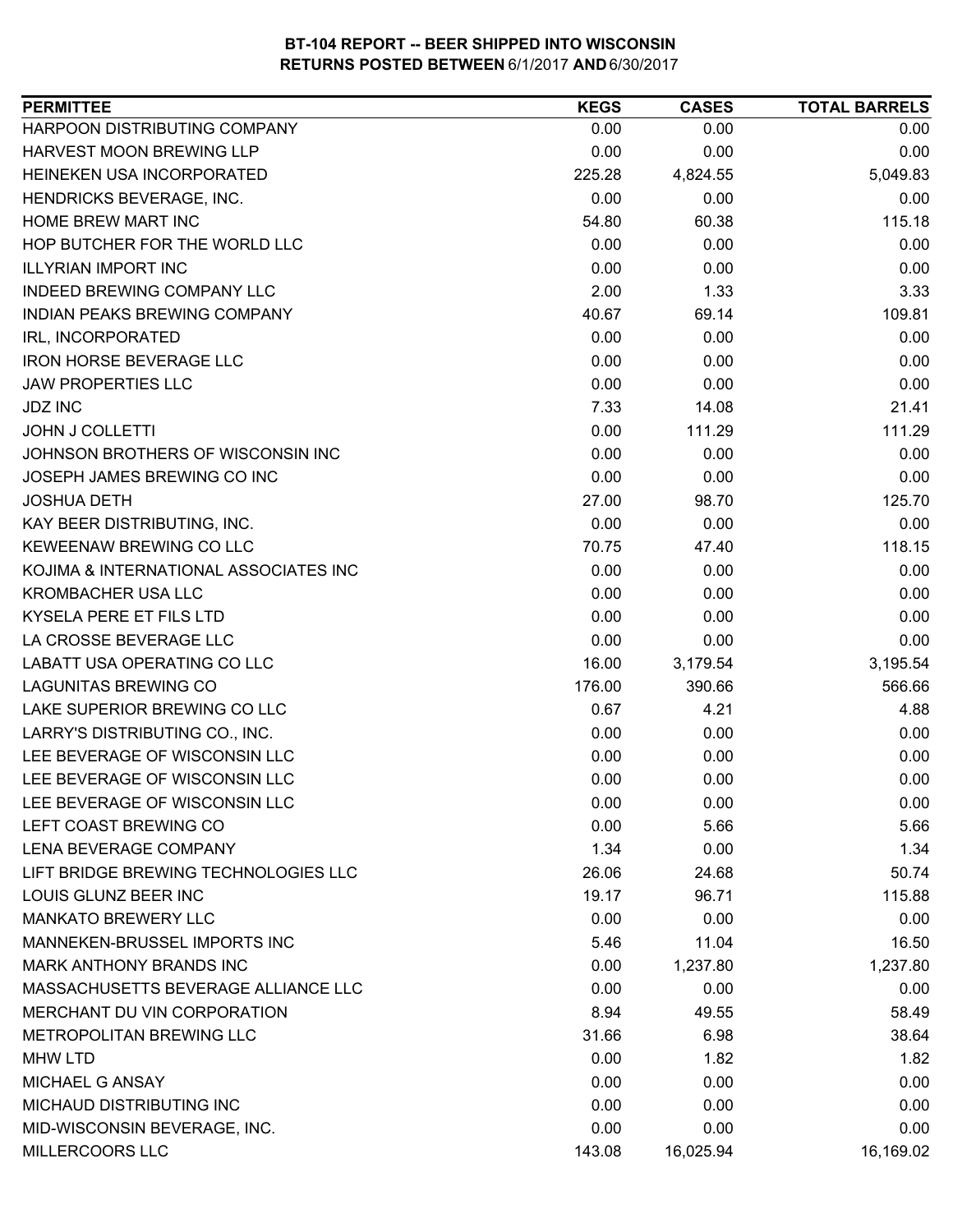| MILLERCOORS LLC<br>19,149.17<br>19,559.74<br>410.57<br>MILLSTREAM INVESTMENTS INC<br>0.00<br>9.44<br>9.44<br>MOR-DALL ENTERPRISES INC.<br>57.47<br>77.21<br>19.74<br>MOUNTAINEER HOLDINGS LLC<br>0.00<br>0.00<br>0.00<br>0.00<br><b>MOYLANS BREWING CO LTD</b><br>0.00<br>0.00<br>MUTUAL WHOLESALE LIQUOR INC<br>0.00<br>0.00<br>0.00<br>NDC SYSTEMS LP<br>0.00<br>64.98<br>64.98<br>0.00<br>NEBRASKA BREWING CO INC<br>10.90<br>10.90 |
|----------------------------------------------------------------------------------------------------------------------------------------------------------------------------------------------------------------------------------------------------------------------------------------------------------------------------------------------------------------------------------------------------------------------------------------|
|                                                                                                                                                                                                                                                                                                                                                                                                                                        |
|                                                                                                                                                                                                                                                                                                                                                                                                                                        |
|                                                                                                                                                                                                                                                                                                                                                                                                                                        |
|                                                                                                                                                                                                                                                                                                                                                                                                                                        |
|                                                                                                                                                                                                                                                                                                                                                                                                                                        |
|                                                                                                                                                                                                                                                                                                                                                                                                                                        |
|                                                                                                                                                                                                                                                                                                                                                                                                                                        |
|                                                                                                                                                                                                                                                                                                                                                                                                                                        |
| 0.00<br>NEEDHAM DISTRIBUTING CO., INC.<br>0.00<br>0.00                                                                                                                                                                                                                                                                                                                                                                                 |
| NEW BELGIUM BREWING COMPANY INC<br>408.01<br>2,486.61<br>2,078.60                                                                                                                                                                                                                                                                                                                                                                      |
| NEW HOLLAND BREWING CO LLC<br>0.00<br>0.00<br>0.00                                                                                                                                                                                                                                                                                                                                                                                     |
| NEW YORK MUTUAL TRADING CO INC<br>0.00<br>0.82<br>0.82                                                                                                                                                                                                                                                                                                                                                                                 |
| 0.00<br>0.00<br>NOELKE DISTRIBUTORS, INC.<br>0.00                                                                                                                                                                                                                                                                                                                                                                                      |
| NORTH COAST BREWING CO INC<br>4.00<br>43.60<br>39.60                                                                                                                                                                                                                                                                                                                                                                                   |
| 0.00<br>NORTHWEST BEVERAGES, INC.<br>0.00<br>0.00                                                                                                                                                                                                                                                                                                                                                                                      |
| 0.00<br>NOUVEAU VENTURES LLC<br>0.00<br>0.00                                                                                                                                                                                                                                                                                                                                                                                           |
| 0.95<br>1.32<br>OFF-KILTER BREWING INC<br>0.37                                                                                                                                                                                                                                                                                                                                                                                         |
| OREGON BREWING COMPANY INC<br>11.07<br>26.52<br>15.45                                                                                                                                                                                                                                                                                                                                                                                  |
| OTT SCHWEITZER DISTRIBUTORSHIP, INC.<br>0.00<br>0.00<br>0.00                                                                                                                                                                                                                                                                                                                                                                           |
| PABST BREWING COMPANY LLC<br>137.67<br>2,130.38<br>2,268.05                                                                                                                                                                                                                                                                                                                                                                            |
| PAMPA BEVERAGES LLC<br>0.00<br>0.00<br>0.00                                                                                                                                                                                                                                                                                                                                                                                            |
| PARADOX BEER COMPANY INC<br>0.00<br>0.00<br>0.00                                                                                                                                                                                                                                                                                                                                                                                       |
| PARK RIDGE DISTRIBUTING, INC.<br>0.00<br>0.00<br>0.00                                                                                                                                                                                                                                                                                                                                                                                  |
| PATERNO IMPORTS LTD<br>0.00<br>0.00<br>0.00                                                                                                                                                                                                                                                                                                                                                                                            |
| PAULANER USA LLC<br>295.02<br>110.82<br>405.84                                                                                                                                                                                                                                                                                                                                                                                         |
| PEHLER DISTRIBUTING, INC.<br>0.00<br>0.00<br>0.00                                                                                                                                                                                                                                                                                                                                                                                      |
| PERENNIAL PARTNERS LLC<br>81.00<br>84.14<br>3.14                                                                                                                                                                                                                                                                                                                                                                                       |
| PHIL KNUTSEN<br>0.00<br>0.00<br>0.00                                                                                                                                                                                                                                                                                                                                                                                                   |
| PHILLIPS WINE COMPANY<br>0.00<br>0.00<br>0.00                                                                                                                                                                                                                                                                                                                                                                                          |
| PRO-LIQUITECH LLC<br>0.00<br>0.00<br>0.00                                                                                                                                                                                                                                                                                                                                                                                              |
| PROST BREWING COMPANY LLC<br>6.00<br>15.68<br>21.68                                                                                                                                                                                                                                                                                                                                                                                    |
| RATAS WHOLESALE LIQUOR COMPANY<br>0.00<br>0.00<br>0.00                                                                                                                                                                                                                                                                                                                                                                                 |
| 0.00<br>0.00<br><b>RAVEN BRANDS INC</b><br>0.00                                                                                                                                                                                                                                                                                                                                                                                        |
| <b>REINHARD PUCHERT</b><br>0.00<br>0.00<br>0.00                                                                                                                                                                                                                                                                                                                                                                                        |
| RELETA BREWING COMPANY LLC<br>0.00<br>337.00<br>337.00                                                                                                                                                                                                                                                                                                                                                                                 |
| RENEGADE BREWING COMPANY LLC<br>2.33<br>21.41<br>23.74                                                                                                                                                                                                                                                                                                                                                                                 |
| <b>RICHARD D KATECHIS</b><br>216.81<br>286.31<br>69.50                                                                                                                                                                                                                                                                                                                                                                                 |
| S & H INDEPENDENT PREMIUM BRANDS LLC<br>376.12<br>0.00<br>376.12                                                                                                                                                                                                                                                                                                                                                                       |
| S. & S. DISTRIBUTING, INC.<br>0.00<br>0.00<br>0.00                                                                                                                                                                                                                                                                                                                                                                                     |
| S. & S. DISTRIBUTING, INC.<br>0.00<br>0.00<br>0.00                                                                                                                                                                                                                                                                                                                                                                                     |
| SAPPORO USA INC<br>3.99<br>9.58<br>13.57                                                                                                                                                                                                                                                                                                                                                                                               |
| SARATOGA LIQUOR CO., INC.<br>0.00<br>0.00<br>0.00                                                                                                                                                                                                                                                                                                                                                                                      |
| SAUGATUCK BREWING COMPANY INC<br>4.00<br>6.53<br>10.53                                                                                                                                                                                                                                                                                                                                                                                 |
| SCUTTLEBUTT BREWING CO LLC<br>0.00<br>4.57<br>4.57                                                                                                                                                                                                                                                                                                                                                                                     |
| <b>SHANE WELCH</b><br>0.00<br>123.76<br>123.76                                                                                                                                                                                                                                                                                                                                                                                         |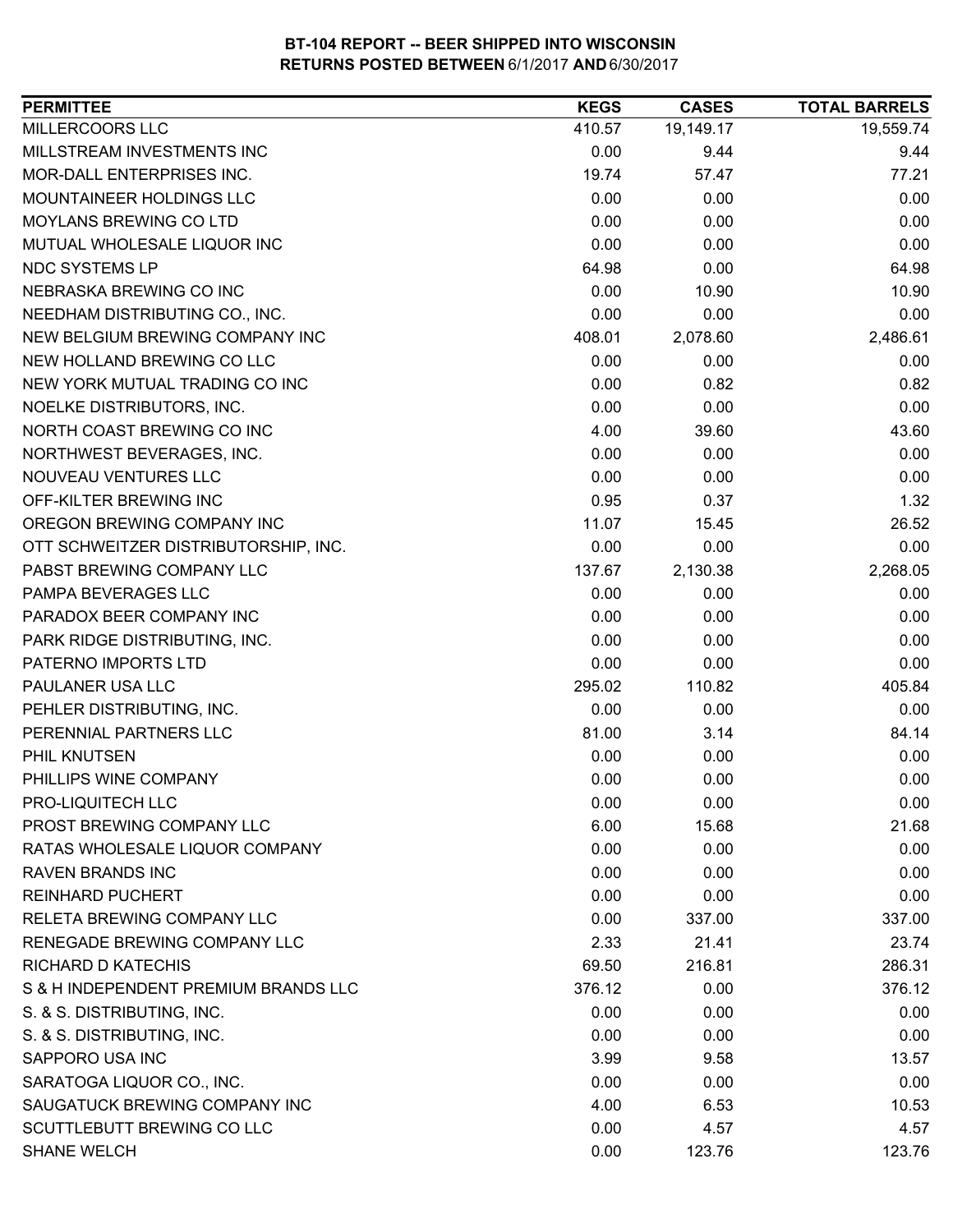| SHELTON BROTHERS INC<br>2.30<br>5.38<br>7.68<br><b>SHORTS BREWING COMPANY</b><br>10.75<br>36.03<br>46.78<br>SIERRA NEVADA BREWING COMPANY<br>62.48<br>675.45<br>737.93<br>SINGHA NORTH AMERICA INC<br>0.00<br>0.00<br>0.00<br>SMUTTYNOSE BREWING CO INC<br>0.00<br>0.00<br>0.00<br>SOLEMN OATH BREWERY LLC<br>5.37<br>3.34<br>2.03<br>SOUTHERN TIER BREWING COMPANY LLC<br>3.67<br>35.24<br>31.57<br><b>SRB OPERATIONS LLC</b><br>0.00<br>6.53<br>6.53<br>ST KILLIAN IMPORTING CO INC<br>219.86<br>37.66<br>182.20<br>STANLEY STAWSKI DIST CO INC<br>21.27<br>0.00<br>21.27<br>STEINBECK BREWING COMPANY<br>0.00<br>0.00<br>0.00<br><b>STEVE CRIDER</b><br>0.00<br>0.00<br>0.00<br>388.77<br>STONE BREWING CO LLC<br>73.67<br>315.10<br>SUMMIT BREWING COMPANY<br>554.09<br>170.53<br>383.56<br><b>SUN KING BREWING CO LLC</b><br>0.00<br>0.00<br>0.00<br>SUPERIOR BEVERAGES LLC<br>0.00<br>0.00<br>0.00<br><b>SURLY BREWING COMPANY</b><br>266.84<br>297.51<br>564.35<br>SURVILLE ENTERPRISES CORP<br>0.00<br>0.00<br>0.00<br>SYLWESTER KOLAKOWSKI<br>0.00<br>18.78<br>18.78<br>TABLEBLUFF BREWING CO INC<br>0.00<br>0.00<br>0.00<br>TALLGRASS BREWING COMPANY INC<br>35.23<br>48.77<br>84.00<br>THE BRUERY LLC<br>13.33<br>32.81<br>19.48<br>THE CHURCH STREET BREWING COMPANY LLC<br>0.00<br>0.00<br>0.00<br>THE DUDES' BREWING COMPANY LLC<br>0.00<br>0.00<br>0.00<br>THE GAMBRINUS COMPANY<br>139.35<br>184.35<br>45.00<br>THE GREAT LAKES BREWING CO<br>319.20<br>81.68<br>237.52<br>THE R.S. LIPMAN COMPANY<br>0.00<br>0.00<br>0.00<br>THE TRI CITY BREWING COMPANY<br>0.00<br>0.00<br>0.00<br>0.00<br>8.71<br>THE VETERAN BEVERAGE COMPANY<br>8.71<br>THREE FLOYDS BREWING LLC<br>425.30<br>540.15<br>965.45<br>27.67<br><b>TIGHTHEAD BREWING COMPANY</b><br>13.85<br>13.82<br><b>TODD FYTEN</b><br>0.00<br>0.00<br>0.00<br>228.83<br><b>TOPPLING GOLIATH INC</b><br>4.75<br>224.08<br>TRIANGLE DISTRIBUTING COMPANY, INC.<br>0.00<br>0.00<br>0.00<br><b>TRIBES GRILL INC</b><br>0.00<br>0.00<br>0.00<br>0.00<br><b>TROIKA BREWING COMPANY LLC</b><br>0.00<br>0.00<br><b>TRUCKEE CRAFT BREWING</b><br>0.00<br>0.00<br>0.00<br>TWO BROTHERS BREWING COMPANY<br>18.66<br>85.99<br>104.65<br><b>UINTA BREWING COMPANY</b><br>88.96<br>33.83<br>55.13<br>UNITED STATES BEVERAGE LLC<br>0.00<br>67.70<br>67.70<br>UNITED STATES DISTILLED PRODUCTS CO.<br>0.00<br>128.77<br>128.77<br>UNITY VIBRATION LIVING KOMBUCHA TEA LLC<br>3.51<br>12.87<br>16.38<br>UPLAND BREWING COMPANY INC<br>16.17<br>13.51<br>29.68<br>UTAH BREWERS COOPERATIVE LC<br>9.95<br>76.14<br>66.19 | <b>PERMITTEE</b>                      | <b>KEGS</b> | <b>CASES</b> | <b>TOTAL BARRELS</b> |
|------------------------------------------------------------------------------------------------------------------------------------------------------------------------------------------------------------------------------------------------------------------------------------------------------------------------------------------------------------------------------------------------------------------------------------------------------------------------------------------------------------------------------------------------------------------------------------------------------------------------------------------------------------------------------------------------------------------------------------------------------------------------------------------------------------------------------------------------------------------------------------------------------------------------------------------------------------------------------------------------------------------------------------------------------------------------------------------------------------------------------------------------------------------------------------------------------------------------------------------------------------------------------------------------------------------------------------------------------------------------------------------------------------------------------------------------------------------------------------------------------------------------------------------------------------------------------------------------------------------------------------------------------------------------------------------------------------------------------------------------------------------------------------------------------------------------------------------------------------------------------------------------------------------------------------------------------------------------------------------------------------------------------------------------------------------------------------------------------------------------------------------------------------------------------------------------------------------------------------------------------------------------------------------------------------------------------------------------------------------------------------------------------------------------------------------------------------------------------------------------------------------------------------------------------------------------------|---------------------------------------|-------------|--------------|----------------------|
|                                                                                                                                                                                                                                                                                                                                                                                                                                                                                                                                                                                                                                                                                                                                                                                                                                                                                                                                                                                                                                                                                                                                                                                                                                                                                                                                                                                                                                                                                                                                                                                                                                                                                                                                                                                                                                                                                                                                                                                                                                                                                                                                                                                                                                                                                                                                                                                                                                                                                                                                                                              |                                       |             |              |                      |
|                                                                                                                                                                                                                                                                                                                                                                                                                                                                                                                                                                                                                                                                                                                                                                                                                                                                                                                                                                                                                                                                                                                                                                                                                                                                                                                                                                                                                                                                                                                                                                                                                                                                                                                                                                                                                                                                                                                                                                                                                                                                                                                                                                                                                                                                                                                                                                                                                                                                                                                                                                              |                                       |             |              |                      |
|                                                                                                                                                                                                                                                                                                                                                                                                                                                                                                                                                                                                                                                                                                                                                                                                                                                                                                                                                                                                                                                                                                                                                                                                                                                                                                                                                                                                                                                                                                                                                                                                                                                                                                                                                                                                                                                                                                                                                                                                                                                                                                                                                                                                                                                                                                                                                                                                                                                                                                                                                                              |                                       |             |              |                      |
|                                                                                                                                                                                                                                                                                                                                                                                                                                                                                                                                                                                                                                                                                                                                                                                                                                                                                                                                                                                                                                                                                                                                                                                                                                                                                                                                                                                                                                                                                                                                                                                                                                                                                                                                                                                                                                                                                                                                                                                                                                                                                                                                                                                                                                                                                                                                                                                                                                                                                                                                                                              |                                       |             |              |                      |
|                                                                                                                                                                                                                                                                                                                                                                                                                                                                                                                                                                                                                                                                                                                                                                                                                                                                                                                                                                                                                                                                                                                                                                                                                                                                                                                                                                                                                                                                                                                                                                                                                                                                                                                                                                                                                                                                                                                                                                                                                                                                                                                                                                                                                                                                                                                                                                                                                                                                                                                                                                              |                                       |             |              |                      |
|                                                                                                                                                                                                                                                                                                                                                                                                                                                                                                                                                                                                                                                                                                                                                                                                                                                                                                                                                                                                                                                                                                                                                                                                                                                                                                                                                                                                                                                                                                                                                                                                                                                                                                                                                                                                                                                                                                                                                                                                                                                                                                                                                                                                                                                                                                                                                                                                                                                                                                                                                                              |                                       |             |              |                      |
|                                                                                                                                                                                                                                                                                                                                                                                                                                                                                                                                                                                                                                                                                                                                                                                                                                                                                                                                                                                                                                                                                                                                                                                                                                                                                                                                                                                                                                                                                                                                                                                                                                                                                                                                                                                                                                                                                                                                                                                                                                                                                                                                                                                                                                                                                                                                                                                                                                                                                                                                                                              |                                       |             |              |                      |
|                                                                                                                                                                                                                                                                                                                                                                                                                                                                                                                                                                                                                                                                                                                                                                                                                                                                                                                                                                                                                                                                                                                                                                                                                                                                                                                                                                                                                                                                                                                                                                                                                                                                                                                                                                                                                                                                                                                                                                                                                                                                                                                                                                                                                                                                                                                                                                                                                                                                                                                                                                              |                                       |             |              |                      |
|                                                                                                                                                                                                                                                                                                                                                                                                                                                                                                                                                                                                                                                                                                                                                                                                                                                                                                                                                                                                                                                                                                                                                                                                                                                                                                                                                                                                                                                                                                                                                                                                                                                                                                                                                                                                                                                                                                                                                                                                                                                                                                                                                                                                                                                                                                                                                                                                                                                                                                                                                                              |                                       |             |              |                      |
|                                                                                                                                                                                                                                                                                                                                                                                                                                                                                                                                                                                                                                                                                                                                                                                                                                                                                                                                                                                                                                                                                                                                                                                                                                                                                                                                                                                                                                                                                                                                                                                                                                                                                                                                                                                                                                                                                                                                                                                                                                                                                                                                                                                                                                                                                                                                                                                                                                                                                                                                                                              |                                       |             |              |                      |
|                                                                                                                                                                                                                                                                                                                                                                                                                                                                                                                                                                                                                                                                                                                                                                                                                                                                                                                                                                                                                                                                                                                                                                                                                                                                                                                                                                                                                                                                                                                                                                                                                                                                                                                                                                                                                                                                                                                                                                                                                                                                                                                                                                                                                                                                                                                                                                                                                                                                                                                                                                              |                                       |             |              |                      |
|                                                                                                                                                                                                                                                                                                                                                                                                                                                                                                                                                                                                                                                                                                                                                                                                                                                                                                                                                                                                                                                                                                                                                                                                                                                                                                                                                                                                                                                                                                                                                                                                                                                                                                                                                                                                                                                                                                                                                                                                                                                                                                                                                                                                                                                                                                                                                                                                                                                                                                                                                                              |                                       |             |              |                      |
|                                                                                                                                                                                                                                                                                                                                                                                                                                                                                                                                                                                                                                                                                                                                                                                                                                                                                                                                                                                                                                                                                                                                                                                                                                                                                                                                                                                                                                                                                                                                                                                                                                                                                                                                                                                                                                                                                                                                                                                                                                                                                                                                                                                                                                                                                                                                                                                                                                                                                                                                                                              |                                       |             |              |                      |
|                                                                                                                                                                                                                                                                                                                                                                                                                                                                                                                                                                                                                                                                                                                                                                                                                                                                                                                                                                                                                                                                                                                                                                                                                                                                                                                                                                                                                                                                                                                                                                                                                                                                                                                                                                                                                                                                                                                                                                                                                                                                                                                                                                                                                                                                                                                                                                                                                                                                                                                                                                              |                                       |             |              |                      |
|                                                                                                                                                                                                                                                                                                                                                                                                                                                                                                                                                                                                                                                                                                                                                                                                                                                                                                                                                                                                                                                                                                                                                                                                                                                                                                                                                                                                                                                                                                                                                                                                                                                                                                                                                                                                                                                                                                                                                                                                                                                                                                                                                                                                                                                                                                                                                                                                                                                                                                                                                                              |                                       |             |              |                      |
|                                                                                                                                                                                                                                                                                                                                                                                                                                                                                                                                                                                                                                                                                                                                                                                                                                                                                                                                                                                                                                                                                                                                                                                                                                                                                                                                                                                                                                                                                                                                                                                                                                                                                                                                                                                                                                                                                                                                                                                                                                                                                                                                                                                                                                                                                                                                                                                                                                                                                                                                                                              |                                       |             |              |                      |
|                                                                                                                                                                                                                                                                                                                                                                                                                                                                                                                                                                                                                                                                                                                                                                                                                                                                                                                                                                                                                                                                                                                                                                                                                                                                                                                                                                                                                                                                                                                                                                                                                                                                                                                                                                                                                                                                                                                                                                                                                                                                                                                                                                                                                                                                                                                                                                                                                                                                                                                                                                              |                                       |             |              |                      |
|                                                                                                                                                                                                                                                                                                                                                                                                                                                                                                                                                                                                                                                                                                                                                                                                                                                                                                                                                                                                                                                                                                                                                                                                                                                                                                                                                                                                                                                                                                                                                                                                                                                                                                                                                                                                                                                                                                                                                                                                                                                                                                                                                                                                                                                                                                                                                                                                                                                                                                                                                                              |                                       |             |              |                      |
|                                                                                                                                                                                                                                                                                                                                                                                                                                                                                                                                                                                                                                                                                                                                                                                                                                                                                                                                                                                                                                                                                                                                                                                                                                                                                                                                                                                                                                                                                                                                                                                                                                                                                                                                                                                                                                                                                                                                                                                                                                                                                                                                                                                                                                                                                                                                                                                                                                                                                                                                                                              |                                       |             |              |                      |
|                                                                                                                                                                                                                                                                                                                                                                                                                                                                                                                                                                                                                                                                                                                                                                                                                                                                                                                                                                                                                                                                                                                                                                                                                                                                                                                                                                                                                                                                                                                                                                                                                                                                                                                                                                                                                                                                                                                                                                                                                                                                                                                                                                                                                                                                                                                                                                                                                                                                                                                                                                              |                                       |             |              |                      |
|                                                                                                                                                                                                                                                                                                                                                                                                                                                                                                                                                                                                                                                                                                                                                                                                                                                                                                                                                                                                                                                                                                                                                                                                                                                                                                                                                                                                                                                                                                                                                                                                                                                                                                                                                                                                                                                                                                                                                                                                                                                                                                                                                                                                                                                                                                                                                                                                                                                                                                                                                                              |                                       |             |              |                      |
|                                                                                                                                                                                                                                                                                                                                                                                                                                                                                                                                                                                                                                                                                                                                                                                                                                                                                                                                                                                                                                                                                                                                                                                                                                                                                                                                                                                                                                                                                                                                                                                                                                                                                                                                                                                                                                                                                                                                                                                                                                                                                                                                                                                                                                                                                                                                                                                                                                                                                                                                                                              |                                       |             |              |                      |
|                                                                                                                                                                                                                                                                                                                                                                                                                                                                                                                                                                                                                                                                                                                                                                                                                                                                                                                                                                                                                                                                                                                                                                                                                                                                                                                                                                                                                                                                                                                                                                                                                                                                                                                                                                                                                                                                                                                                                                                                                                                                                                                                                                                                                                                                                                                                                                                                                                                                                                                                                                              |                                       |             |              |                      |
|                                                                                                                                                                                                                                                                                                                                                                                                                                                                                                                                                                                                                                                                                                                                                                                                                                                                                                                                                                                                                                                                                                                                                                                                                                                                                                                                                                                                                                                                                                                                                                                                                                                                                                                                                                                                                                                                                                                                                                                                                                                                                                                                                                                                                                                                                                                                                                                                                                                                                                                                                                              |                                       |             |              |                      |
|                                                                                                                                                                                                                                                                                                                                                                                                                                                                                                                                                                                                                                                                                                                                                                                                                                                                                                                                                                                                                                                                                                                                                                                                                                                                                                                                                                                                                                                                                                                                                                                                                                                                                                                                                                                                                                                                                                                                                                                                                                                                                                                                                                                                                                                                                                                                                                                                                                                                                                                                                                              |                                       |             |              |                      |
|                                                                                                                                                                                                                                                                                                                                                                                                                                                                                                                                                                                                                                                                                                                                                                                                                                                                                                                                                                                                                                                                                                                                                                                                                                                                                                                                                                                                                                                                                                                                                                                                                                                                                                                                                                                                                                                                                                                                                                                                                                                                                                                                                                                                                                                                                                                                                                                                                                                                                                                                                                              |                                       |             |              |                      |
|                                                                                                                                                                                                                                                                                                                                                                                                                                                                                                                                                                                                                                                                                                                                                                                                                                                                                                                                                                                                                                                                                                                                                                                                                                                                                                                                                                                                                                                                                                                                                                                                                                                                                                                                                                                                                                                                                                                                                                                                                                                                                                                                                                                                                                                                                                                                                                                                                                                                                                                                                                              |                                       |             |              |                      |
|                                                                                                                                                                                                                                                                                                                                                                                                                                                                                                                                                                                                                                                                                                                                                                                                                                                                                                                                                                                                                                                                                                                                                                                                                                                                                                                                                                                                                                                                                                                                                                                                                                                                                                                                                                                                                                                                                                                                                                                                                                                                                                                                                                                                                                                                                                                                                                                                                                                                                                                                                                              |                                       |             |              |                      |
|                                                                                                                                                                                                                                                                                                                                                                                                                                                                                                                                                                                                                                                                                                                                                                                                                                                                                                                                                                                                                                                                                                                                                                                                                                                                                                                                                                                                                                                                                                                                                                                                                                                                                                                                                                                                                                                                                                                                                                                                                                                                                                                                                                                                                                                                                                                                                                                                                                                                                                                                                                              |                                       |             |              |                      |
|                                                                                                                                                                                                                                                                                                                                                                                                                                                                                                                                                                                                                                                                                                                                                                                                                                                                                                                                                                                                                                                                                                                                                                                                                                                                                                                                                                                                                                                                                                                                                                                                                                                                                                                                                                                                                                                                                                                                                                                                                                                                                                                                                                                                                                                                                                                                                                                                                                                                                                                                                                              |                                       |             |              |                      |
|                                                                                                                                                                                                                                                                                                                                                                                                                                                                                                                                                                                                                                                                                                                                                                                                                                                                                                                                                                                                                                                                                                                                                                                                                                                                                                                                                                                                                                                                                                                                                                                                                                                                                                                                                                                                                                                                                                                                                                                                                                                                                                                                                                                                                                                                                                                                                                                                                                                                                                                                                                              |                                       |             |              |                      |
|                                                                                                                                                                                                                                                                                                                                                                                                                                                                                                                                                                                                                                                                                                                                                                                                                                                                                                                                                                                                                                                                                                                                                                                                                                                                                                                                                                                                                                                                                                                                                                                                                                                                                                                                                                                                                                                                                                                                                                                                                                                                                                                                                                                                                                                                                                                                                                                                                                                                                                                                                                              |                                       |             |              |                      |
|                                                                                                                                                                                                                                                                                                                                                                                                                                                                                                                                                                                                                                                                                                                                                                                                                                                                                                                                                                                                                                                                                                                                                                                                                                                                                                                                                                                                                                                                                                                                                                                                                                                                                                                                                                                                                                                                                                                                                                                                                                                                                                                                                                                                                                                                                                                                                                                                                                                                                                                                                                              |                                       |             |              |                      |
|                                                                                                                                                                                                                                                                                                                                                                                                                                                                                                                                                                                                                                                                                                                                                                                                                                                                                                                                                                                                                                                                                                                                                                                                                                                                                                                                                                                                                                                                                                                                                                                                                                                                                                                                                                                                                                                                                                                                                                                                                                                                                                                                                                                                                                                                                                                                                                                                                                                                                                                                                                              |                                       |             |              |                      |
|                                                                                                                                                                                                                                                                                                                                                                                                                                                                                                                                                                                                                                                                                                                                                                                                                                                                                                                                                                                                                                                                                                                                                                                                                                                                                                                                                                                                                                                                                                                                                                                                                                                                                                                                                                                                                                                                                                                                                                                                                                                                                                                                                                                                                                                                                                                                                                                                                                                                                                                                                                              |                                       |             |              |                      |
|                                                                                                                                                                                                                                                                                                                                                                                                                                                                                                                                                                                                                                                                                                                                                                                                                                                                                                                                                                                                                                                                                                                                                                                                                                                                                                                                                                                                                                                                                                                                                                                                                                                                                                                                                                                                                                                                                                                                                                                                                                                                                                                                                                                                                                                                                                                                                                                                                                                                                                                                                                              |                                       |             |              |                      |
|                                                                                                                                                                                                                                                                                                                                                                                                                                                                                                                                                                                                                                                                                                                                                                                                                                                                                                                                                                                                                                                                                                                                                                                                                                                                                                                                                                                                                                                                                                                                                                                                                                                                                                                                                                                                                                                                                                                                                                                                                                                                                                                                                                                                                                                                                                                                                                                                                                                                                                                                                                              |                                       |             |              |                      |
|                                                                                                                                                                                                                                                                                                                                                                                                                                                                                                                                                                                                                                                                                                                                                                                                                                                                                                                                                                                                                                                                                                                                                                                                                                                                                                                                                                                                                                                                                                                                                                                                                                                                                                                                                                                                                                                                                                                                                                                                                                                                                                                                                                                                                                                                                                                                                                                                                                                                                                                                                                              |                                       |             |              |                      |
|                                                                                                                                                                                                                                                                                                                                                                                                                                                                                                                                                                                                                                                                                                                                                                                                                                                                                                                                                                                                                                                                                                                                                                                                                                                                                                                                                                                                                                                                                                                                                                                                                                                                                                                                                                                                                                                                                                                                                                                                                                                                                                                                                                                                                                                                                                                                                                                                                                                                                                                                                                              |                                       |             |              |                      |
|                                                                                                                                                                                                                                                                                                                                                                                                                                                                                                                                                                                                                                                                                                                                                                                                                                                                                                                                                                                                                                                                                                                                                                                                                                                                                                                                                                                                                                                                                                                                                                                                                                                                                                                                                                                                                                                                                                                                                                                                                                                                                                                                                                                                                                                                                                                                                                                                                                                                                                                                                                              |                                       |             |              |                      |
|                                                                                                                                                                                                                                                                                                                                                                                                                                                                                                                                                                                                                                                                                                                                                                                                                                                                                                                                                                                                                                                                                                                                                                                                                                                                                                                                                                                                                                                                                                                                                                                                                                                                                                                                                                                                                                                                                                                                                                                                                                                                                                                                                                                                                                                                                                                                                                                                                                                                                                                                                                              |                                       |             |              |                      |
|                                                                                                                                                                                                                                                                                                                                                                                                                                                                                                                                                                                                                                                                                                                                                                                                                                                                                                                                                                                                                                                                                                                                                                                                                                                                                                                                                                                                                                                                                                                                                                                                                                                                                                                                                                                                                                                                                                                                                                                                                                                                                                                                                                                                                                                                                                                                                                                                                                                                                                                                                                              |                                       |             |              |                      |
|                                                                                                                                                                                                                                                                                                                                                                                                                                                                                                                                                                                                                                                                                                                                                                                                                                                                                                                                                                                                                                                                                                                                                                                                                                                                                                                                                                                                                                                                                                                                                                                                                                                                                                                                                                                                                                                                                                                                                                                                                                                                                                                                                                                                                                                                                                                                                                                                                                                                                                                                                                              |                                       |             |              |                      |
|                                                                                                                                                                                                                                                                                                                                                                                                                                                                                                                                                                                                                                                                                                                                                                                                                                                                                                                                                                                                                                                                                                                                                                                                                                                                                                                                                                                                                                                                                                                                                                                                                                                                                                                                                                                                                                                                                                                                                                                                                                                                                                                                                                                                                                                                                                                                                                                                                                                                                                                                                                              |                                       |             |              |                      |
|                                                                                                                                                                                                                                                                                                                                                                                                                                                                                                                                                                                                                                                                                                                                                                                                                                                                                                                                                                                                                                                                                                                                                                                                                                                                                                                                                                                                                                                                                                                                                                                                                                                                                                                                                                                                                                                                                                                                                                                                                                                                                                                                                                                                                                                                                                                                                                                                                                                                                                                                                                              | <b>VERMONT HARD CIDER COMPANY LLC</b> | 0.00        | 0.00         | 0.00                 |